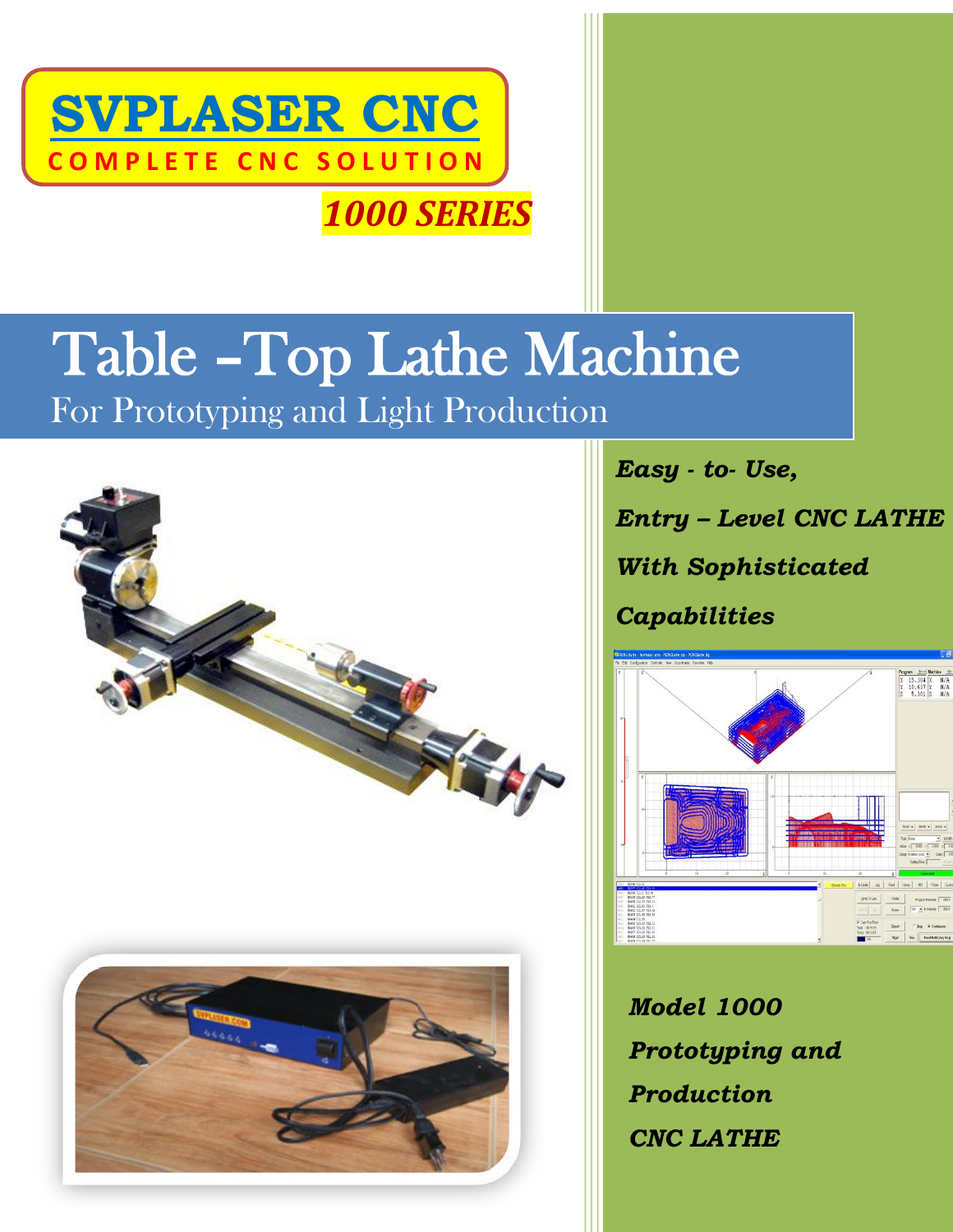# *1000 Table Top Lathes*

sacrificing quality, durability, or ease of use. SVPLASER CNC 1000 series table-top machine tools combine the power of your personal computer with (PCNC) powerful control software, to give you an extremely economical CNC solution that doesn't cut corners when it comes to reliability, accuracy, or versatility. These machines are ideal for lab technicians, jewelry makers, hobbyists, entrepreneurs, schools, or any light-production manufacturing environment.

The 1000 is a CNC lathe. With any of these machines, even a novice can be up-and-running quickly, and produce virtually any simple, small part, out of aluminum, brass, plastic, or wood.

Now you can get an entry-level CNC machine without And in the Hands of an experienced machinist, these CNC machines can produce highly-complex 3-dimensional shapes exacting tolerances. The 1000 is available in servo and stepper versions.

> PCNC windows-based control software is behind these machines quick learning curve, as well as their ability to perform sophisticated tasks. And SVPLASER CNC gives you unsurpassed technical support – whether you're a novice with a basic question, or professional seeking detailed information.

> Your SVPLASER CNC machine tool is also a wise long – term investment, with a wide range of available options and upgrades to adapt the anything your future needs might require.

> > *The SVPLASER CNC Table Top Series Lathes is perfect for Prototyping and light Production. Shown here is the 1000 CNC Lathe.*

## **Typical Applications:**

Rapid prototyping Light Production Jewelry Mold making Engraving Woodworking Lab Work Education Hobby

## **Important Features:**

Reliable, high quality machine tool Powerful, intuitive windows – based control system Fast and accurate Wide range of tooling and accessories Cuts steel, aluminum, brass, Plastic, wood, wax and more Powerful motors and motor drives Direct import from CAD for Simple designs CAM Software available for complex 3D models Choice of Stepper or servo control system Variable spindle speed upgradable to 10,000 RPM Exceptional technical Support Exceptional Value Optional 4<sup>th</sup> Axis

## **Components Included:**

#### **1000 CNC Lathes:**

 Tabletop lathe with Integrated Motor Mount Included Accessories: tailstock, Rocker tool post High –Speed Steel Cutting Tool, 3.1" 3- Jaw Self – Centering chuck, Jacobs 3/8" tailstock Drill Chuck, #0 Morse Arbor, #1 Morse Arbor with Draw bolt

#### **All Lathe Models and retrofits:**

PCNC Control Software All Required Cables Software and Hardware Manuals Free technical Support

#### **Stepper Control System:**

 2 or 3 –Axis, Compact CNC Micro stepping Controller (2 or 3) Size 23,156 oz-in Stepper motors w/cables

#### **Servo Control System:**

 2 or 3- Axis, 8-12 Ams Pro-Series Servo Controller (2-3) Size 23, 151 oz-in servo motors w/cables